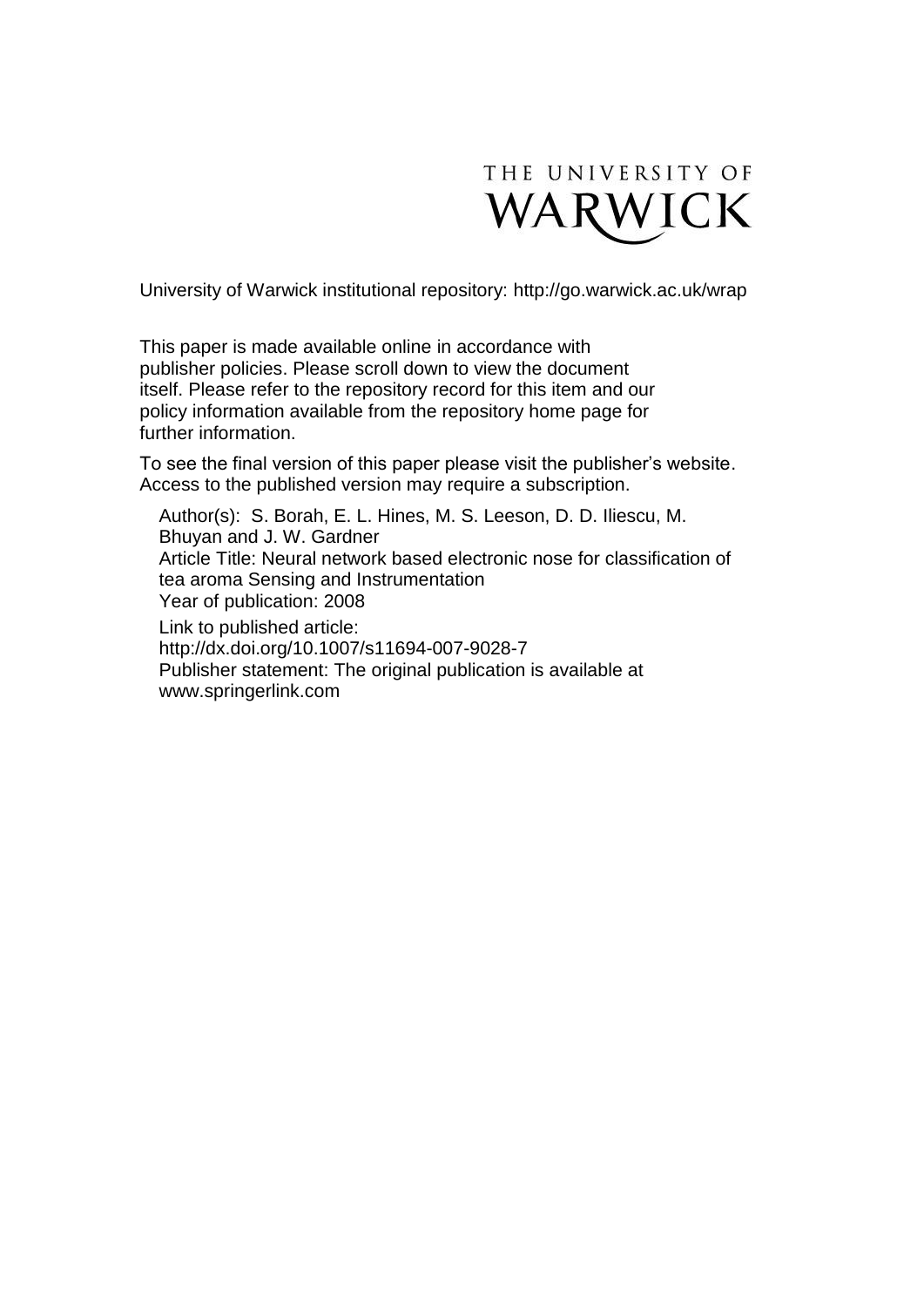# **Neural network based electronic nose for classification of tea aroma**

S Borah · E L Hines · M S Leeson · D D Iliescu · M Bhuyan · J W Gardner

**Abstract** This paper describes an investigation into the performance of a Neural Network (NN) based Electronic Nose (EN) system, which can discriminate the aroma of different tea grades. The EN system comprising of an array of four tin-oxide gas sensors was used to sniff thirteen randomly selected tea grades, which were exemplars of eight categories in terms of aroma profiles. The mean and peak of the transient signals generated by the gas sensors, as a result of aroma sniffing, were treated as the feature vectors for the analysis. Principal Component Analysis (PCA) was used to visualise the different categories of aroma profiles. In addition, K-means and Kohonen's Self Organising Map (SOM) cluster analysis indicated there were eight clusters in the dataset. Data classification was performed using supervised NN classifiers; namely the Multi-Layer Perceptron (MLP) network, Radial Basis Function (RBF) network, and Constructive Probabilistic Neural Network (CPNN) were used for aroma classification. The results were that the three NNs performed as follows: 90.77, 92.31, and 93.85%, respectively in terms of classification accuracy. Hence the performance of the proposed method of aroma analysis demonstrates that it is possible to use NN based EN to assist with the tea quality monitoring procedure during the tea grading process. In addition the results indicate the possibility for standardization of the tea aroma in numeric terms.

**Keywords** Tea aroma \_ Electronic nose \_ Neural network

#### **Introduction**

The characteristic fragrance of tea, the 'aroma' of either infused leaf or the tea liquor, is one of the most significant parameters for evaluation of its quality  $[1-3]$ . The aroma indicates that the tea comprises at least one of a certain number of odours that are desirable and are highly valued in 'good quality tea'. This odour is also known by the 'tea tasters' as the 'nose' or 'fragrance' and is one of the three attributes of the tea flavour relating to the smell of the tea, and is utilized for the assessment of tea quality in the tea industry. The other two flavour attributes are senses of taste and astringency, which are perceived within the taster's mouth. The source of the tea aroma is attributed to various volatile organic compounds (VOCs) present in tea. These VOCs are formed as a result of significant lipid degradations during the course of the various tea processing stages [4]. For example, the majority of the aroma compounds are formed from amino acids, fatty acids, carotenoids and glycosides [5]. On the other hand, the variation of aroma in different teas is attributed to the variation of these VOCs, and their ratios, as pres ent in tea. There are many reasons for such variations in aroma profile of which one of the main reasons is due to tea being made from different varieties of 'tea clones' [6]. Moreover, the processing techniques, the pruning and the pruning time also have a major impact on the variations in VOCs; thus affecting the aroma profiles [7–9]. During quality evaluation, experienced tea tasters, supported by certain standard flavor terminology, sniff the tea aroma using organoleptic methods and thus play a key role in the assessment of the quality of the different grades of tea. For example, aroma terms 'flat' and 'plain' describe poor tea quality, where flat tea is caused either by damp storage conditions or the relative age of the tea. 'Plain' tea is due to the fact that the tea was produced in a less favorable season of the year, such as during the monsoon the period. Naturally for commercial reasons the most profitable teas are the most important ones; these being the ones which are perceived by the consumer to b e the most desirable.

There are usually two distinct aspects for aroma profiling as adopted by the tea tasters. One is the strength of the tea aroma as determined using a scale of  $1-10$ . The other is concerned with categorizing teas in terms of the variability of the tea aroma. Some terms commonly used to describe the aroma include: fresh floral, sweet floral, citrus, sweet fruity, fresh green, sweet, resinous, roasted, dimethyl sulfide- like, green, burned, acidic, fermented, oily, earthy and moldy. The valuation and pricing of the final tea is determined by accounting for the other flavour attributes in the context of these two aspects of aroma profiling. As in other food industries, the tea producers seek to modernize their quality evaluation techniques to satisfy a market driven by customer demands for products with greater consistency, better flavour and product differentiation. As a consequence, the tea producers are interested in the possibilities for efficient on-line evaluation of the flavor profiles. In this context, although the organoleptic method is in use in the tea industry it does not offer the possibility for real time, on-line monitoring of the 'aroma analysing processes'. Moreover, a numerical descriptor or score for the aroma terms used by the tea tasters is not currently available. Therefore, the aroma profile must be standardized at the grading stage in order to facilitate efficient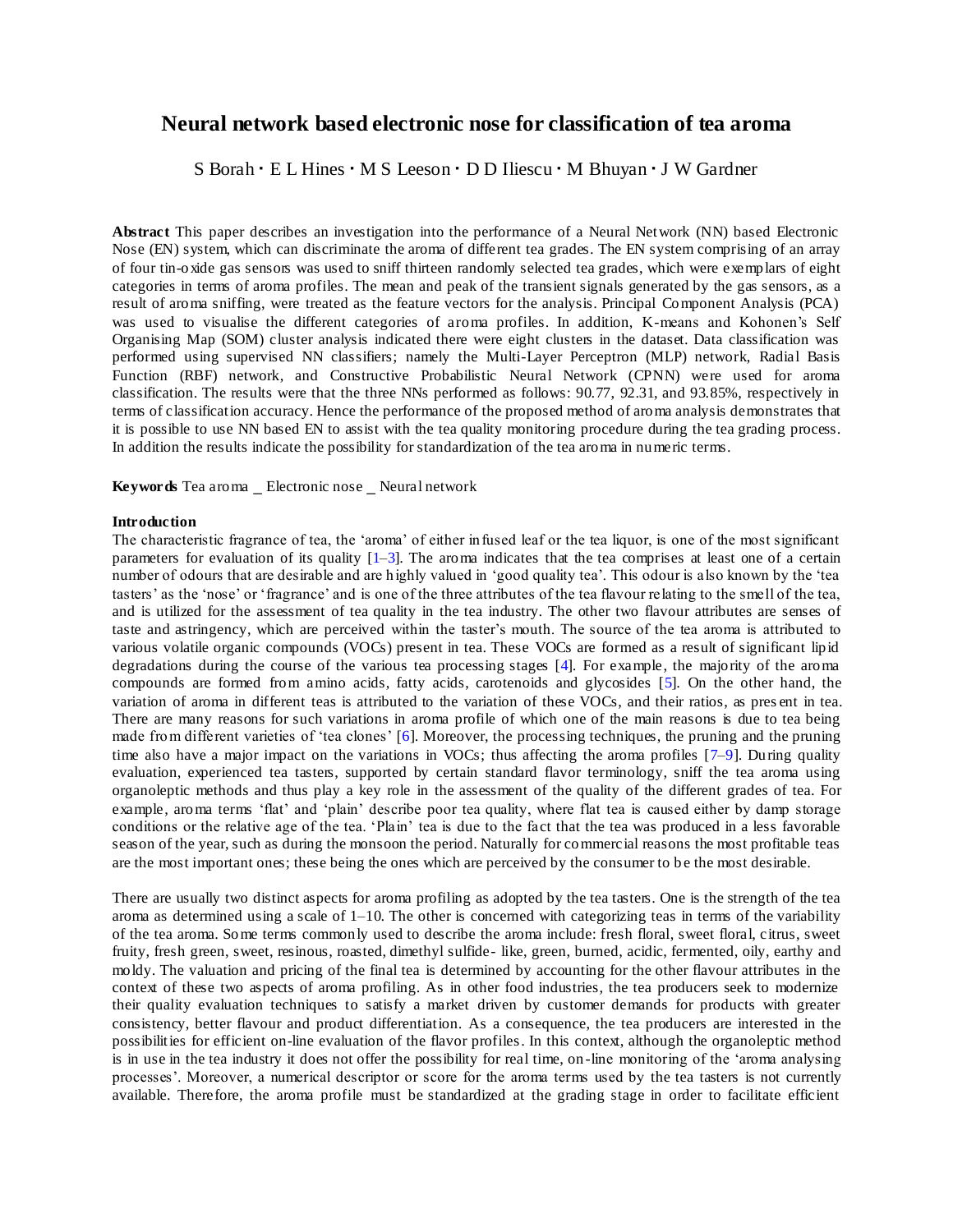decision making in respect of tea quality. Statistical studies show that there are more than 10 VOCs present in tea, which are responsible for its aroma [6]. Hence this potentially makes the 'aroma analyzing phenomenon' a complex problem, in terms of having to deal with the overall aroma resulting from the combination of VOCs. The phenomenon is further complicated for tea tasters by the fact that the tea aroma is unstable and changing with time as the VOC composition changes during the various tea processing stages. Additionally, some disadvantages of organoleptic techniques for aroma profiling include: individual variability, adaptation (becoming less sensitive due to prolonged exposure), fatigue, infection, mental state etc [10]. These disadvantages of the traditional methods and the need for aroma standardization for on-line quality evaluation process make it worthwhile to explore the potential application of electronic nose (EN) for 'aroma' profiling in the tea industry.

The EN system has emerged over recent years into the limelight due to its outstanding performance in odour detection and classification of various food products [11]. It is a very popular choice for researchers to use in various food processing industries for quality monitoring owing to its unique response to different odours. The EN typically comprises of an integrated chemical sensor array, together with interfacing electronic circuitry and a pattern recognition unit [12, 13]. In the conventional EN setting, researchers typically gather data and adopt statistical methods to analyse them. More recently, novel Intelligent System Engineering (ISE) techniques such as NNs, Fuzzy Logic (FL) and Genetic Algorithms (GAs) have been applied to help optimise the effectiveness of the data processing, classification, and other outcomes [14] by, for example, extracting key features and relevant information in order to draw the best conclusions. The aim of the data processing is to optimally facilitate the realisation of any pertinent information/knowledge which may be forthcoming as a result of the data gathering. Finally; such an approach contributes new knowledge which can help to formulate more universally acceptable aroma terminology. This paper contains the following main sections: Materials and methods, Data analysis, Results and discussions.

#### **Materials and methods**

#### *Sample preparation*

Thirteen different tea grades were randomly selected for the initial set of experiments. The grades selected were based on organoleptic decisions made by tea tasters, using their records. The tea tasters' judgement of aroma resulted in some samples being assigned the same s core even though they were of different grades from different tea gardens; and vice versa. The collected samples were then divided into seven different categories as a result of organoleptic testing by tea tasters, see Fig. 1. The quality of the tea grades are categorized from highest quality to lowest quality, from top to bottom as shown in the figure.

The main procedure used by the tea tasters for sniffing tea aroma is to add hot water to a specific amount of tea sample. This is in fact the conventional way of preparing 'tea liquor' most of the time. While adding hot water, VOCs escape from the tea liquor and this is the preferred way in which the tea taster makes the necessary assessment of the aroma. By analogy with this method of 'sniffing', the same p rocedure is followed for 'EN based sniffing'. Test samples were prepared by picking 1.5 g from each of the selected tea grades. The tea liquors were produced using each sample by adding 200 ml of boiled distilled water.

## *Experimental setup*

Figure 2 shows the experimental setup of the EN system for tea aroma sniffing. Our EN uses four tin oxide sensors; namely TGS 880, TGS 826, TGS 825 and TGS 822 (Figaro Engineering Inc.). These sensors were selected because they have been found to respond well to the different odours produced by the tea, Table 1 lists the sensors along with their main characteristics. The EN in general terms consists of three functional components that operate serially on an odorant sample. They are sample handler, an array of gas sensors, and a data analysis sub-system. The sample handler is a necessary arrangement to transport the odorant molecules of a sample from the sample collection device to facilitate contact with the sensor headspace. It consists of an interface unit, the data acquisition card installed in the computer, and the necessary software for recording the signals generated by the sensors and transfer them to the computer. Two vessels were used (Fig. 2) as sample and reference vessels respectively. The sample, whose aroma is to be detected, was placed in the sample vessel. The hot distilled water, the same as was used for preparing the test samples, was used as the reference vapour in the reference vessel. The reference vessel is used to provide a stable baseline signal and it also reduces the chances of interference from unwanted aroma [13]. Thin plastic tubes were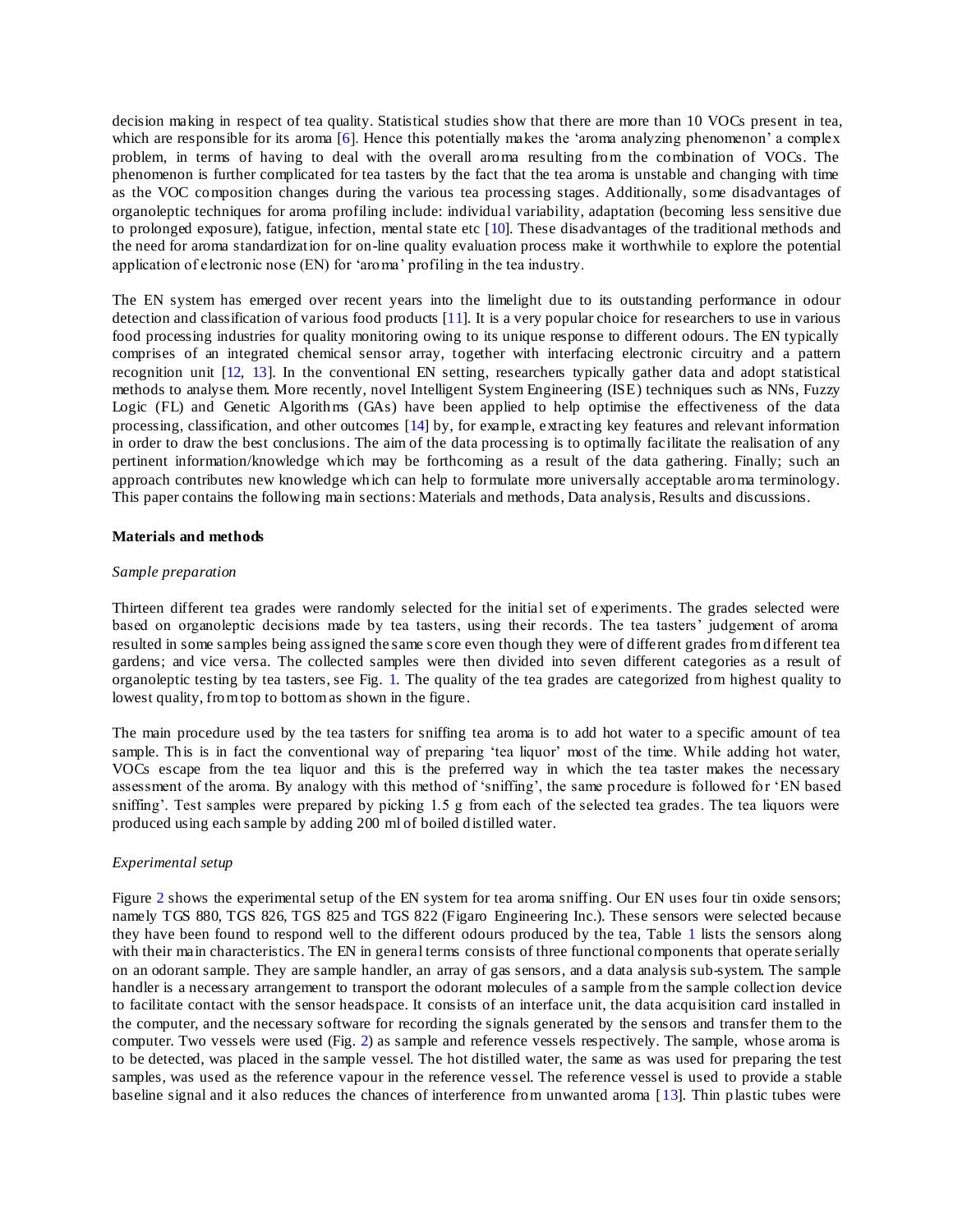connected from the vessels to the EN chamber to transfer the aroma profile into contact with the gas sensors. The interface unit controls a valve, which allows the odour molecules to pass in accordance with the user's requirement. A diaphragm pump (vacuum pump manufacturing Co Ltd, UK) was used to facilitate sampling the headspace of the vessels. Throughout the EN tea aroma sniffing process the tea aroma of each tea sample was injected in turn into the headspace of our EN's sensors for 20 complete cycles. The duration of each cycle was set to be 600 s. There were 20 other sniffing cycles interspaced during which the vapour from the reference vessel is injected into the sensor headspace. These cycles were also of 600 s duration. The pumping frequency was set with a sampling time of 1 s for the whole experiment. Sniffing

roceeds in sequence as follows:

- (i) Injection of vapour into the sensor headspace from the reference vessel.
- (ii) Injection of tea aroma into sensor headspace from the sample vessel.
- (iii) Repetition of the processes (i) and (ii) for 20 cycles each.

This means the sniffing process continued sequentially and the pump injected the vapour from either the s ample vessel or reference vessel alternately one at a time. We had found experimentally that pumping from reference vessel vapour for 600 s duration is sufficient to allow the sensors to return to their baseline between two consecutive cycles of tea aroma sniffing. This ensures that the EN system only responds to the tea aroma rather than any residual smell from the surroundings. Figure 3 shows a response curve obtained using LabVIEW software (National Instruments Inc.) during EN sniffing of tea samples. It can be observed that the curve increases exponentially during the sniffing of the tea samples and then decreases to a level commensurate with the level of response determined by the odour in the reference vessel. The sensor responses were continuously monitored and stored in data files for the purpose of subsequent data processing off line. The resulting dataset comprised 260 recordings.

### **Data analysis**

Two different approaches were adopted for the data analysis. Firstly, algorithmic or parametric methods based on mathematical analysis requiring a complete knowledge of the system (for example PCA [12]) were adopted. These techniques require the intervention of the experts. Secondly, Intelligent Systems approaches were adopted to process the data based on knowledge of the input parameters; and sometimes the desired corresponding output parameters. In both the cases, the objective was to identify an odorant sample and to estimate the concentration of the aroma. These two steps were further subdivided into four sequential stages: preprocessing, feature extraction, classification, and decision-making; described as follows:

#### *Data preprocessing*

There are two main purposes in this stage: (1) to compensate for any sensor drift which typically occurs during data gathering and (2) to account for the transient response of the sensors to the tea aroma, as well as to the reference odour, have to be accounted for in order to optimize the performance of the system. The preprocessing stage also has the effect of compressing the transient response of the sensor array and reducing sample to sample variations. A difference model was used to compensate for example for the effect of drift etc. in the signal. All of the EN tea data was normalized by subtracting the base line of the transient signal. Two different characteristics of the response curves were selected for this purpose. These were the 'peak' and 'mean' of the transient signal.

#### *Feature extraction*

Feature extraction had two main purposes: (1) to reduce the dimensionality of the measurement space, and (2) to extract relevant information for 'pattern recognition'. This dimensionality reduction stage projects the initial feature vector onto a lower dimensional space in order to avoid potential problems associated with high-dimensionality, sparse datasets and so on. Moreover, optimum feature extraction removes a major portion of redundant data, which may be perceived as noise in the signal. The resulting low-dimensional feature vector was then used to facilitate classification of the data.

#### *Data clustering*

The data were visualized by using data clustering techniques. These allow any clusters or groupings in the data to be identified. We applied three such techniques; namely Principal Component Analysis (PCA), K-means clustering, and Kohonen's Self Organising feature Map (SOM). Let us consider each in turn: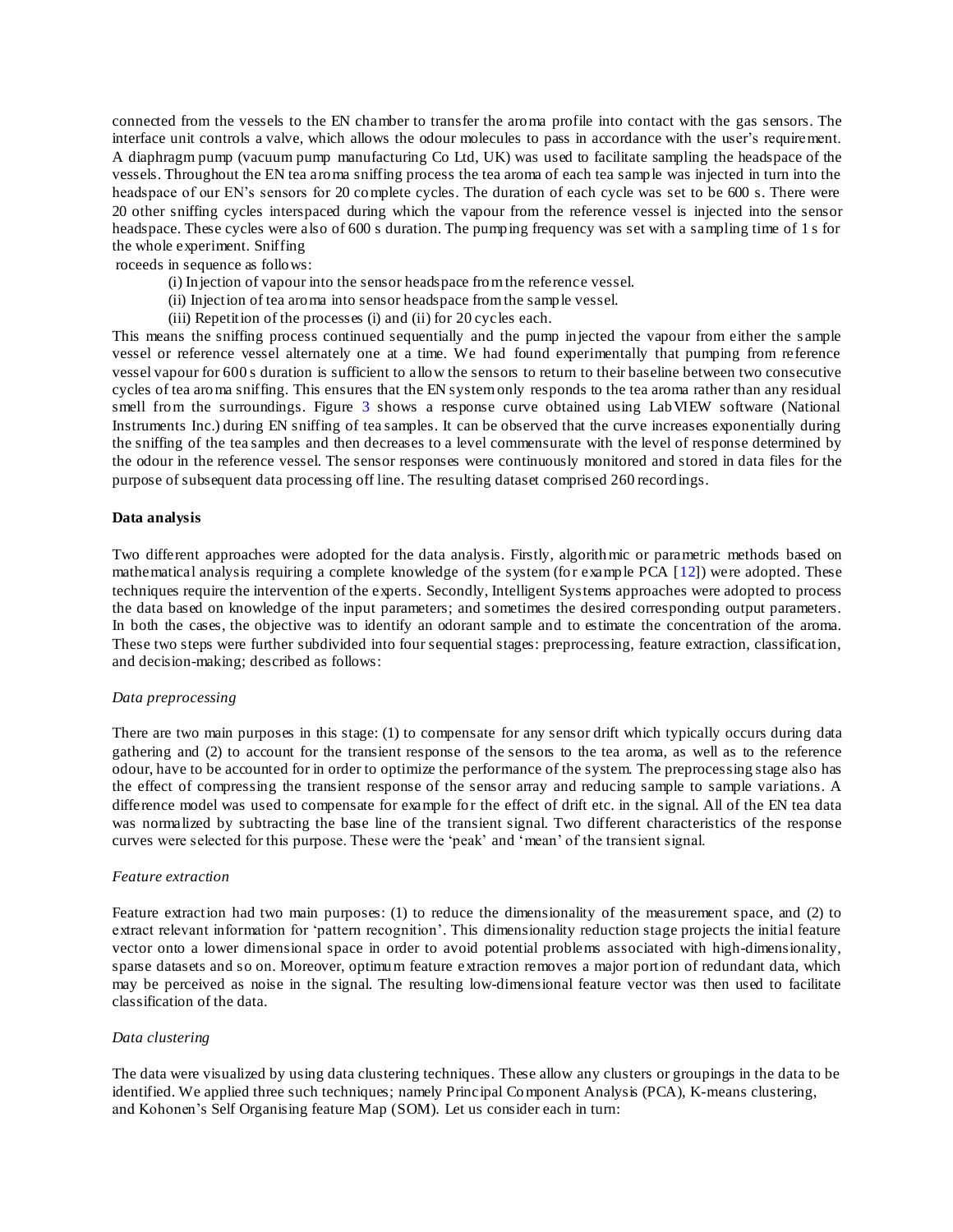Principal Component Analysis (PCA) is a technique which is very often used for data visualization. It seeks to reduce the vector dimension of the dataset and thus makes it possible to identify the most important, or the principal, components. PCA was shown to be a useful method for visualizing any patterns existing in the response of a multisensory array data so as to facilitate the detection of vapours and odours [12]. In this work, PCA was used to investigate how the response vectors from the sensor array cluster vary in multi-sensor space. PCA analysis should help identify any simple categories for the different tea aroma relating to different tea grades.

The K-means clustering algorithm [15] affords a method of estimating the number of heterogeneous clusters present in a given dataset by iteratively adding and adjusting cluster centers. The algorithm calculates the sum-squared distances of each data point to its cluster center and therefore provides a measure of the error associated with each cluster configuration.

Kohonen's Self Organizing feature Map (SOM) is a competitive and unsupervised learning technique [16]. The basic principle of SOM is to map the input data patterns onto an 'N dimensional grid' of neurons or units. By definition, a SOM is a network formed by the N neurons arranged as the nodes of a planner grid; so that each neuron has four immediate neighbors. The grid forms what is known as the 'output space', as a response to the 'input space'; where the data patterns are presented. This mapping tries to preserve topological relationships. That is patterns that are close in the input space will be mapped to units that are close in the output space, and vice-versa. So as to allow for easy visualization, the output space is usually 1 or 2 dimensional. A SOM network is able to accumulate statistical information about the data without any supplementary information other than that provided, in our case, by the EN sensors.

## *Data classification*

During the classification stage the system was trained to identify the patterns that were representative of each odour. When presented with an unidentified aroma, the classification stage was able to assign to it a class label (identify the odorant) by comparing its pattern with those compiled during training. The decision making stage utilized the knowledge gathered during training.

Three different NN structures namely MLP, RBF, and CPNN were adopted for this stage of data classification. The MLP learns by supervision, during the training phase it is presented with training vectors together with the associated targets corresponding to the specific tea aromas. It learns from the input data by adjusting the weights in the network using its specific lea rning algorithm; many different training algorithms exist that can be applied to the MLP, but the most commonly used algorithm is error backpropagation [17]. The purpose of this algorithm is to minimise the difference between the generated network output and the desired output; termed the error.

The RBF network has been shown to be an efficient approach for interpolating scattered data and has been applied in various fields [18]. It has a similar architecture to the MLP, exhibiting fu lly inter-connected layers. It differs structurally from the MLP in that the hidden layer employs a different type of neuron, called the Radial Basis (RB) neuron. Like the MLP, RBF also adopts the supervised learning method, being presented with the input patterns and the associated targets. The approach we adopt here is the feed forward connectionist architectures consisting of 10 hidden neurons of radial kernels and an output layer of linear neurons. Each hidden neuron in a RBF is tuned to respond to a local region of feature space by means of a RB function such as the Gaussian. Then the network performs the weight adaptation required by the output layer. The RBF implementation mainly differs from the MLP in the choice of the heuristic used for selecting the basis function centers and width. Hence the radial basis functions form Gaussian component densities that are used in conjunction with a Gaussian mixture model (GMM). The result of this GMM is a system that attempts to estimate the probability density functions.

The CPNN [19] is essentially a PNN (Probabilistic Neural Network) that is grown by sequential addition of the neurons in the hidden and output layers. The neurons are added in response to patterns presented in the training dataset. Prior to adding neurons, an assessment is firstly made as to whether or not existing neurons can perform the function required by the current input. If they can, then they are adjusted to encompass the new training pattern, otherwise a new neuron is added. Berthold and Diamond [19], found that the CPNN algorithm can offer substantial advantages in terms of network size and generalization capability. So, in comparison, whilst the MLP demands a higher computational overhead, the CPNN is inherently computationally a lightweight NN. In this context, the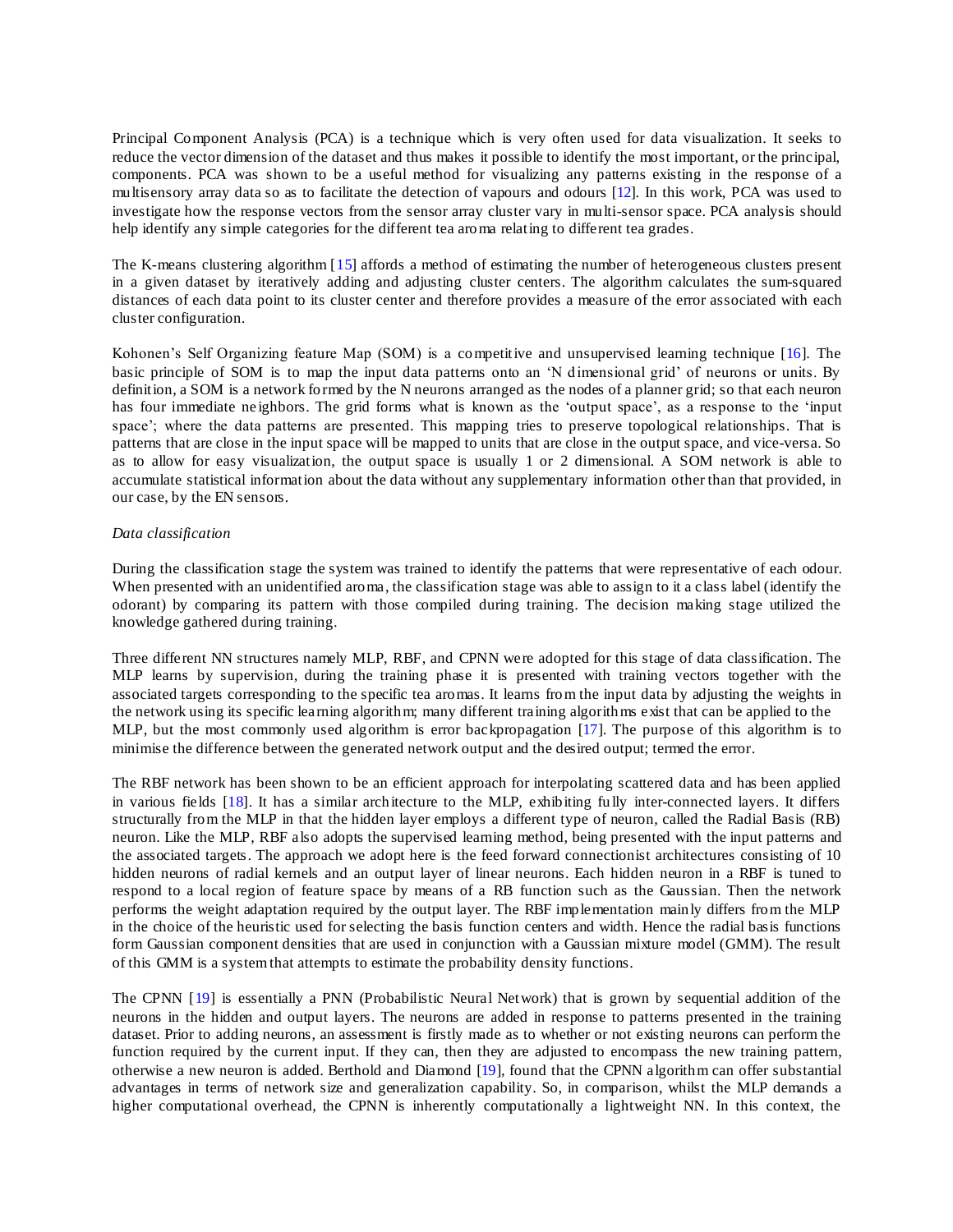CPNN learning algorithm offers an attractive framework for the incremental construction of near-minimal neural network architectures.

## **Results**

We will now present results in the five main sections as follows:

### *Signal pre-processing and feature extraction*

Figure 4 shows a cycle of EN sniffing (a complete cycle of sensor response) of tea aroma along with typical variations of the signal due to sensor drift and transient response. The thick solid line shows the acquired signal and the thin solid line represents the signal variations mainly due to drift. If  $R$  is the signal response then the difference model reveals that the actual signal is:  $DR = RDE$ -RBF, see Fig. 4. Any difference between the sensor response to the sample vessel odour and the reference vessel odour was thus accounted for. So, the peak signal level was measured as the difference between the signal's peak and its base line (signal maximum, line CD, as shown in Fig. 4); the mean was calculated as the difference between the mean transient response and the signal's base line. As discussed previously the mean and the peak were the only feature vectors which were used in the data analysis. So, the length of the feature vector is eight for the four sensors used in the EN system.

## *PCA, K-means, and SOM*

In the data visualization, the PCA analysis resulted in three principal components for each of the vectors. The results of the PCA for the signals from the 195 different samples of 13 different categories of tea samples; using the data normalized as described above, to form our tea dataset are shown in Fig. 5 in 3 dimensions (3D). It can be observed that some samples are easily separated from the rest and form distinct clusters. But some other samples are not easily separable and overlap with other samples. Such phenomena are likely to be due to the variations of differentiability which are characteristic of the aroma of these tea samples. For example, in the experiment, it was observed that the aroma of samples BP (Geleky), BP (F) (Geleky), PD (Comaibund), BP (Comaibund), BOP (Tamulbari), and BOP (Comaibund) and dust (Comaibund) have distinct discrepancy to each other. On the other hand, samples BOPSM (Tamulbari), PF (Tamulbari), PF (Comaibund), BPS (Comaibund), PD (Tamulbari) and BPS (Tamulbari) were not easily separable. The plots show that the aroma of PF (Comaibund) and BPS (Comaibund) overlap each other. Similarly, BOPSM (Tamulbari) and PF (Tamulbari) also overlap. Such outcomes reveal the performance of the EN in finding both the similarity as well as dissimilarity of aroma profiles for the different tea grades.

The EN dataset clusters are visualized in Fig. 6 in terms of a silhouette plot. The plot shows the K-means clustering of 195 different samples of EN tea data. The plot displays a measure of how close each point in one cluster is to points in the neighboring clusters. It can be observed from the plot that some samples are misclassified in the thirteen classes of aroma. For example, cluster number 5 contains the most numbers of samples, whereas cluster number 10 contains the lowest numbers of samples. Beside the data clustering, the K-means method was particularly efficient at estimating the number of basis function neurons that are required in the hidden layer of a RBF network. Figure 7 shows the error associated with a number of cluster configurations for this dataset. As is evident from the Fig. 7, the optimal number of clusters appears to be between 10 and 20.

For SOM based data clustering, the algorithm was found to be very useful in clustering EN data as it does not rely on any previous knowledge about the class membership of the data. Figure 8 represents the surface of the codebook generated by the SOM during training with the EN dataset of the 195 different samples. It can be seen that the SOM network has clustered the dataset into 8 (eight) distinct clusters instead of 13 (thirteen) different categories.

## *Neural networks*

It was shown in the previous section that our EN data can be successfully clustered by PCA, K-means and, more accurately, by SOM training. That is the SOM result suggested that although the dataset resulted from sniffing 13 different samples, only 8 varieties of aroma appeared to be present. Let us now consider how the NNs performed: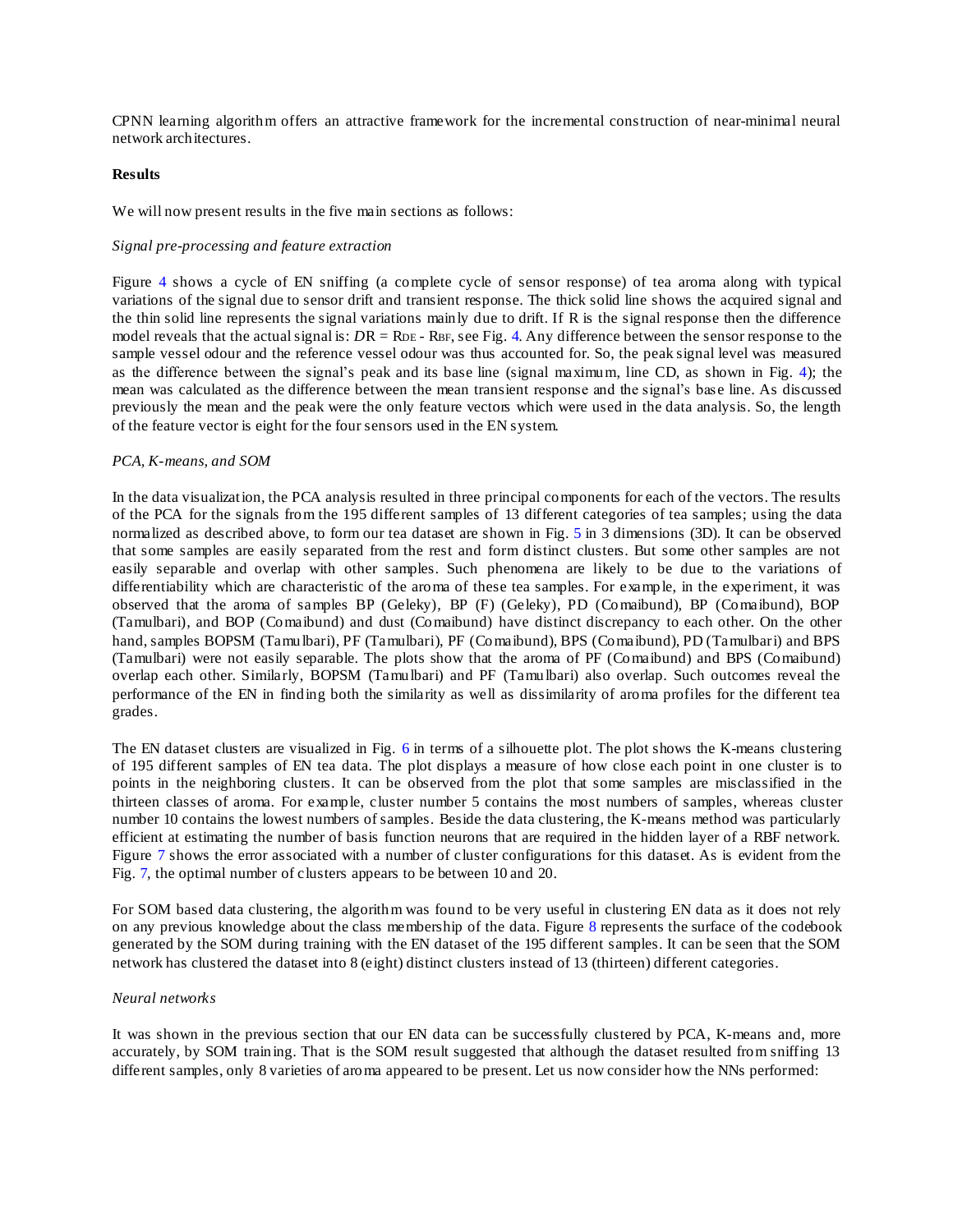Two MLP networks (the number of layers is set to 2) were tested by considering sample classes as either 13 or 8; one at a time. The first network was required to map the 8 input neurons (features) to 13 output neurons (8::13 network) using Bayesian Regulation back propagation. Whereas, the second network was required to map the same 8 input neurons to 8 output neurons (8::8 network). The second network was based on the evidence from the results of tea tasters, PCA and SOM clustering. The weights were trained with the error back propagation algorithm. The activation functions for the neurons in the hidden layers

(8 neurons, in both cases) employed the sigmoid function. It was observed that the network had very low computational

complexity as training took less than 5 min using a 3 GHz CPU. While working with 195 training samples and 65 testing samples, the 8::13 network resulted in 61.54% classification accuracy. On the other hand, the 8::8 network outperformed it with 90.77% classification accuracy on the same dataset.

The RBF was trained using a hybrid algorithm that employs unsupervised learning for the hidden layer followed by supervised learning for the output layer. The RBF was trained and tested using the datasets used for previous MLP. It was observed that the RBF was able to classify the test sample with 92.31% accuracy.

The training and testing of the CPNN was performed to depict the knowledge of 8 data clusters in the EN tea data. It was observed that the network created 29 hidden neurons (out of 195 maximum, the number of training samples) during training. It was developed, as with the other ANN, with 195 training samples and 65 test samples. It resulted in 93.85% classification accuracy.

#### **Discussions**

This paper has reported on work concerned with the analysis of tea aroma in terms of the qualitative and quantitative approaches using a NN based EN system. Tea aroma is one of the three flavour attributes, along with taste and astringency of tea, which are usually considered by tea tasters for tea quality assessment. As one would expect although tea quality is evaluated based on a number of parameters, an attractive aroma is essential for good quality tea. Indeed, in most cases the composition and concentration of the aroma compounds has been shown to play an important role in the valuation and pricing of tea. The main aim of this work was to explore efficient ways via which to investigate the processes for monitoring the quality of tea in terms of its aroma. In this context, an EN with four different metal oxide semiconductor sensors was used to sniff the aroma of thirteen different grades of tea. The transient responses produced by the sensors were stored for subsequent analysis. The mean and peak of the transient responses of the four sensors were extracted as the feature vectors for each of the samples. Our results showed that PCA data visualization indicates that there are eight distinctly separable regions in the dataset. K-means clustering was able to cluster them into thirteen different clusters with some misclassifications. Finally, the SOM clustering suggested that the dataset contained only eight different clusters; this result was comparable to the PCA plot where the principal components were placed in approximately eight different places in a 3D plot. This conclusion was similar to that drawn from the tea tasters' reports, where samples were categorized into seven different classes. The dataset was further classified using several NN based techniques. The MLP resulted in 61.54% accuracy in classifying the dataset into thirteen different categories; but it achieved 90.77% while trying to classify the dataset into eight different categories. The RBF and CPNN achieved 92.31 and 93.85% accuracy respectively. From these results, it can be concluded that tea aroma analysis can be realised using a NN based EN system. Hence such an approach should have a key role to play in other similar areas of application.

**Acknowledgements** The authors wish to thank the Commonwealth Scholarship Commission in London for their funding, and support for S. Borah, without which the work would not have been possible.

#### **References**

- 1. P.K. Mahanta, P. Tamuli, L.P. Bhuyan, J. Agric. Food Chem. 41, 1677–1683 (1993)
- 2. H. Horie, S. Fukatsu, T. Mukai, T.G.M. Kawanaka, T. Shimohara, Sens. Actuators B Chem. 13(1–3), 451–454 (1993)
- 3. N. Togari, A. Kobayashi, T. Aishim, Food Res. Int. 28(5), 495– 502 (1995)
- 4. J.A. Wright, M. Fishwick, Phytochemistry 18, 1511–1513 (1979)
- 5. T. Yamanishi, in Tea, Coffee and Cocoa and Other Beverages, ed. by R. Teranishi, R.A. Flath, H. Sigisawa. Flavour Research
- (Marcell Dekker, New York 1981), pp. 231–304
- 6. T. Takeo, P.K. Mahanta, J. Sci. Food Agric. 34, 307–310 (1983)
- 7. P.O. Owuor, Food Chem. 45, 119–124 (1992)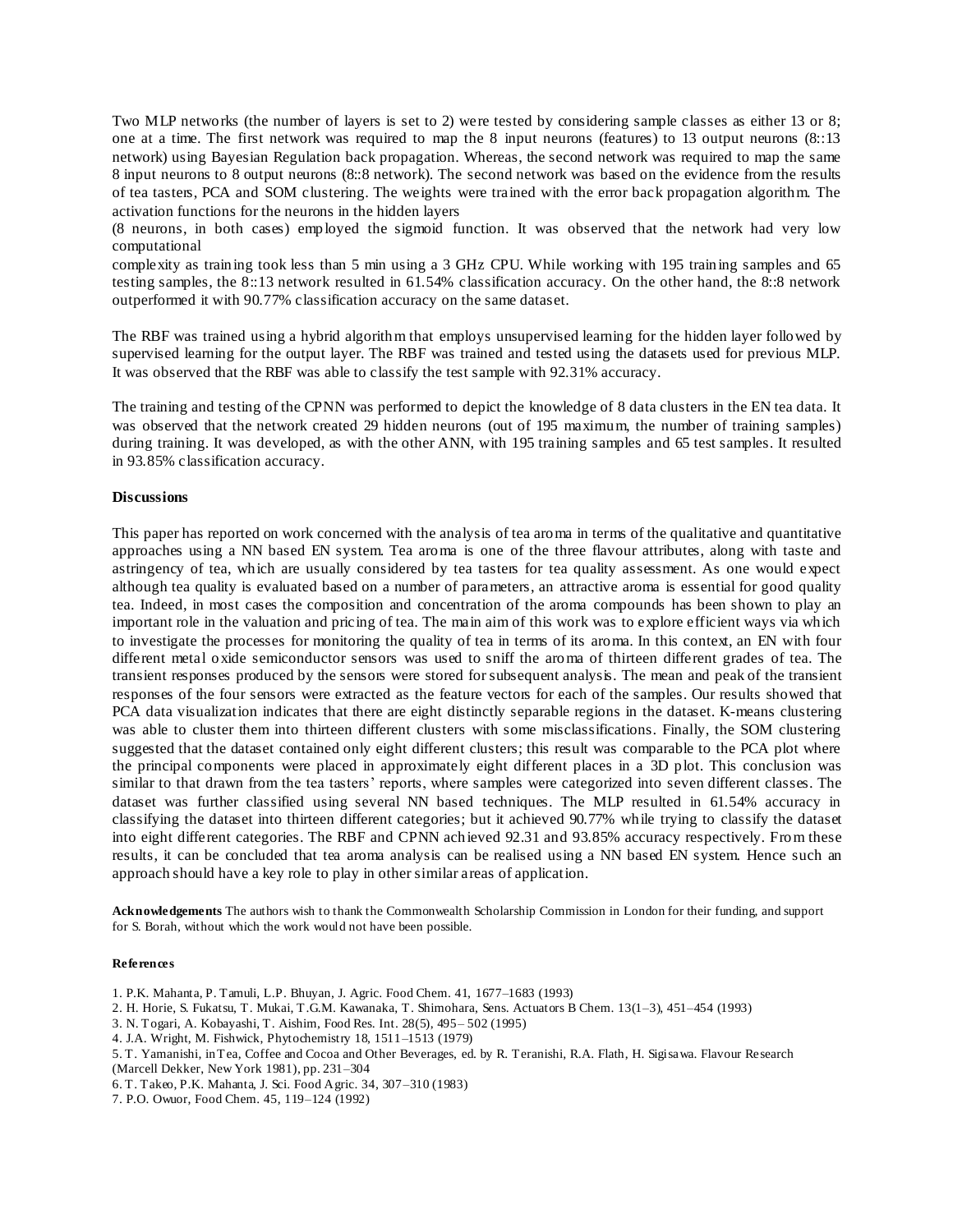8. R. Ravichandran, R. Parthiban, Food Chem. 62(3), 347–353 (1998)

9. R. Ravichandran, Food Chem. 84(1), 7–11 (2004)

10. M. Bhuyan, S. Borah, in Use of Electronic Nose in Tea Industry. Proc. Int. Conf. EAIT (IIT, Kharagpur, Dec 10–12, 2001), pp. 848– 853

- 11. P.N. Bartlett, J.M. Elliot, J.W. Gardner, Food Technol. 51, 44–48 (1997)
- 12. J.W. Gardner, Sens. Actuators B Chem. 4, 109–116 (1991)
- 13. J.W. Gardner, P.N. Bartlett, Sens. Actuators B Chem. 18(1–3), 210–220 (1994)
- 14. E.L. Hines, E. Llobet, J.W. Gardner, IEE Proc. Circuit Devices Syst. 146(6), 297–310 (1999)
- 15. J.C. Bezdek, Pattern Recognition with Fuzzy Objective Function Algorithms (Plenum Press 1981)
- 16. T. Kohonen, Proc. IEEE (special issue on Neural Net work) 78(9), 1464–1480 (1990)
- 17. D.E. Rumelhart, G.E. Hinton, R.J. Williams, Nature 323, 533– 536 (1986)
- 18. J. Moody, C. Darken, Neural Comput. 1(2), 281–294 (1989)
- 19. M.J. Berthold, J. Diamond, Neurocomputing 19(1–3), 167–183 (1998)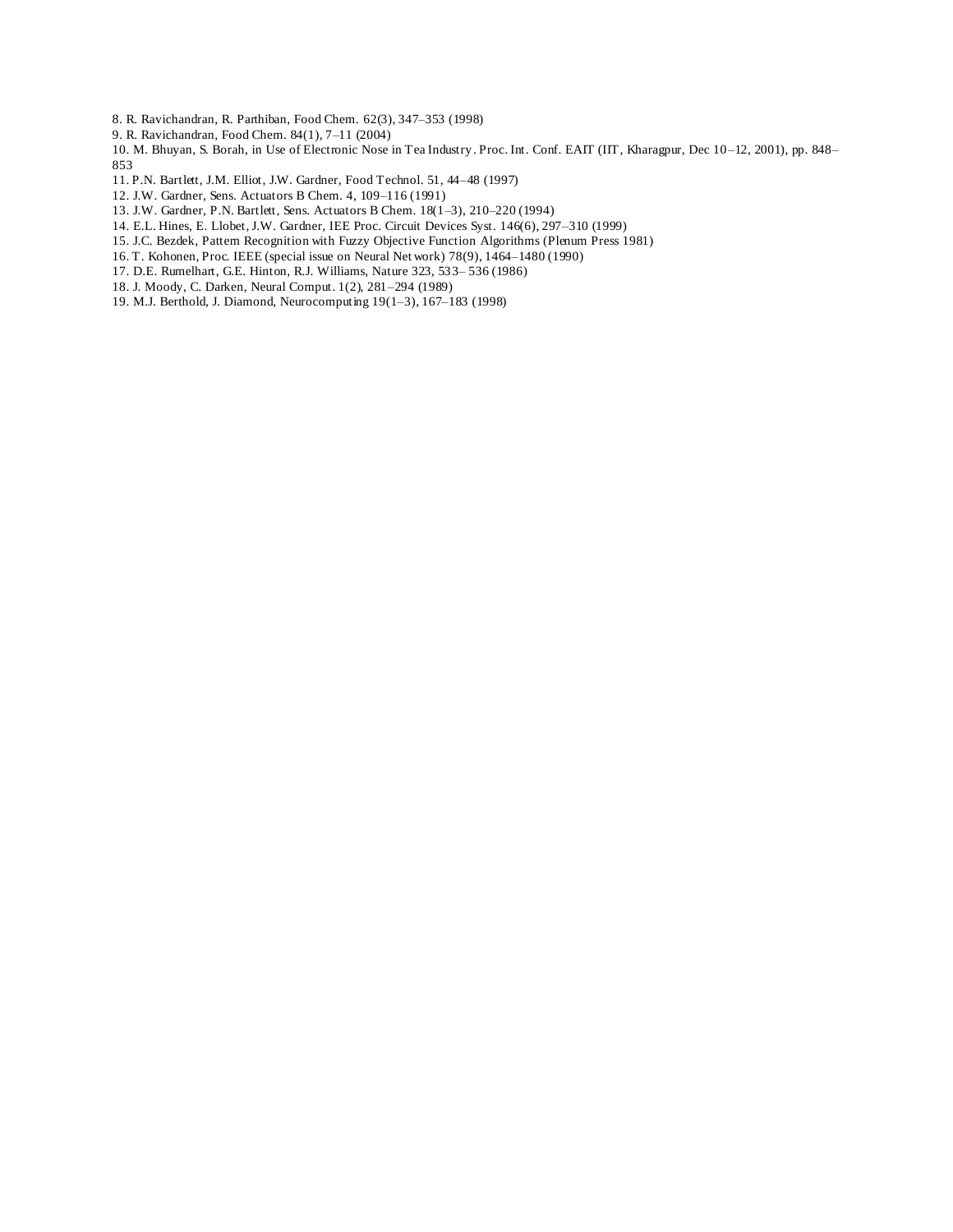

Fig. 1 Tea tasters' category of the selected tea grades for the EN experiment



Fig. 2 Experimental setup of the EN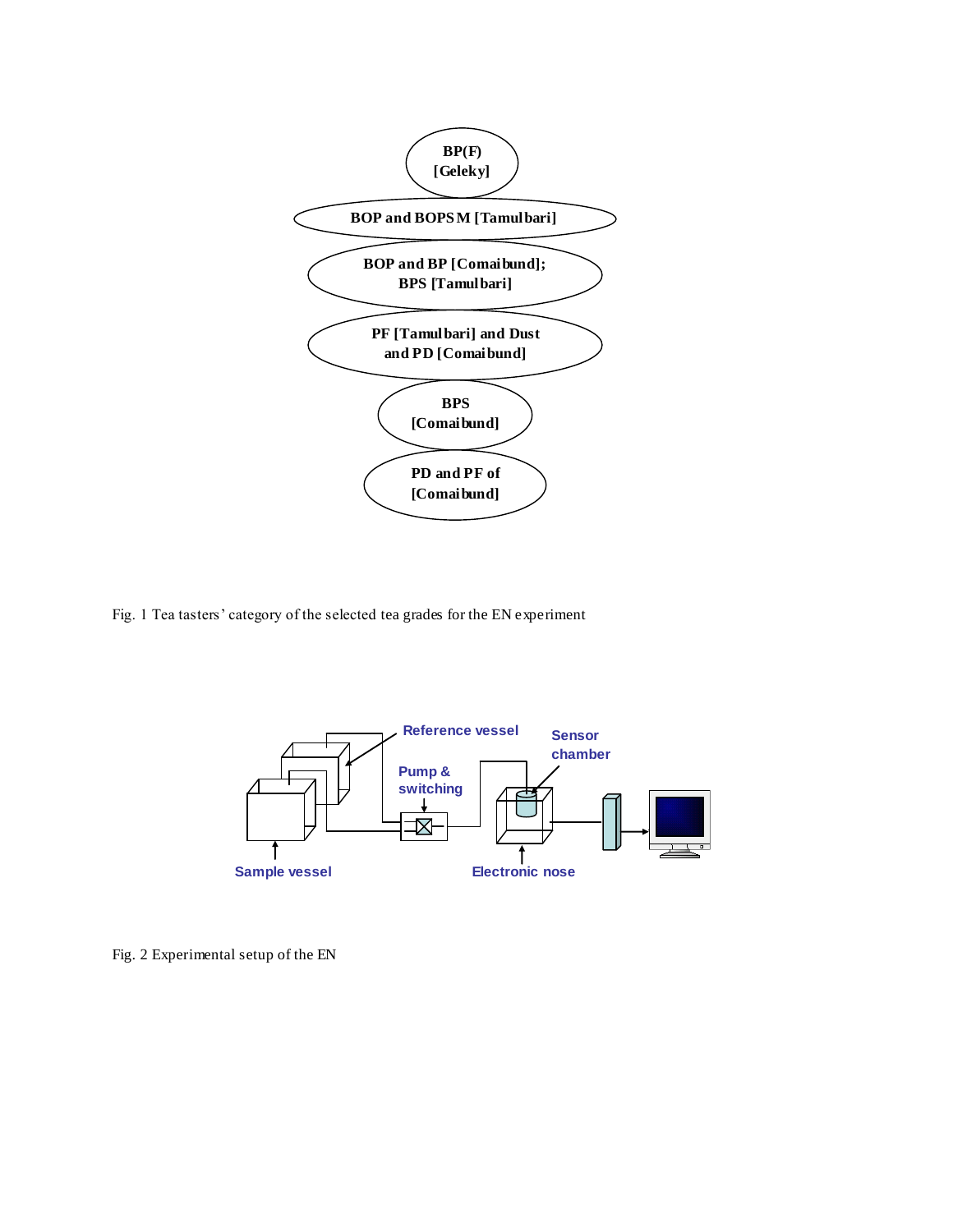Table 1 The list of SnO2 sensors along with their manufacturer and sensitivity.

| <b>Sensors</b>          |                     | <b>TGS 880</b>     | <b>TGS 826</b>                 | <b>TGS 825</b>        | <b>TGS 822</b>                                        |
|-------------------------|---------------------|--------------------|--------------------------------|-----------------------|-------------------------------------------------------|
| Main<br>characteristics | <b>Sensitive to</b> | Cooking<br>vapours | Toxic gases<br>NH <sub>3</sub> | Toxic gases<br>$H_2S$ | Organic solvents.<br>Alcohol, toluene,<br>xylene, etc |
|                         | Range (ppm)         | 10 to 1000         | 30 to 300                      | 5 to 100              | 50 to 5000                                            |



Fig. 3 Typical EN sensors response curve



Fig. 4 Sensor response and variations due to sensor drift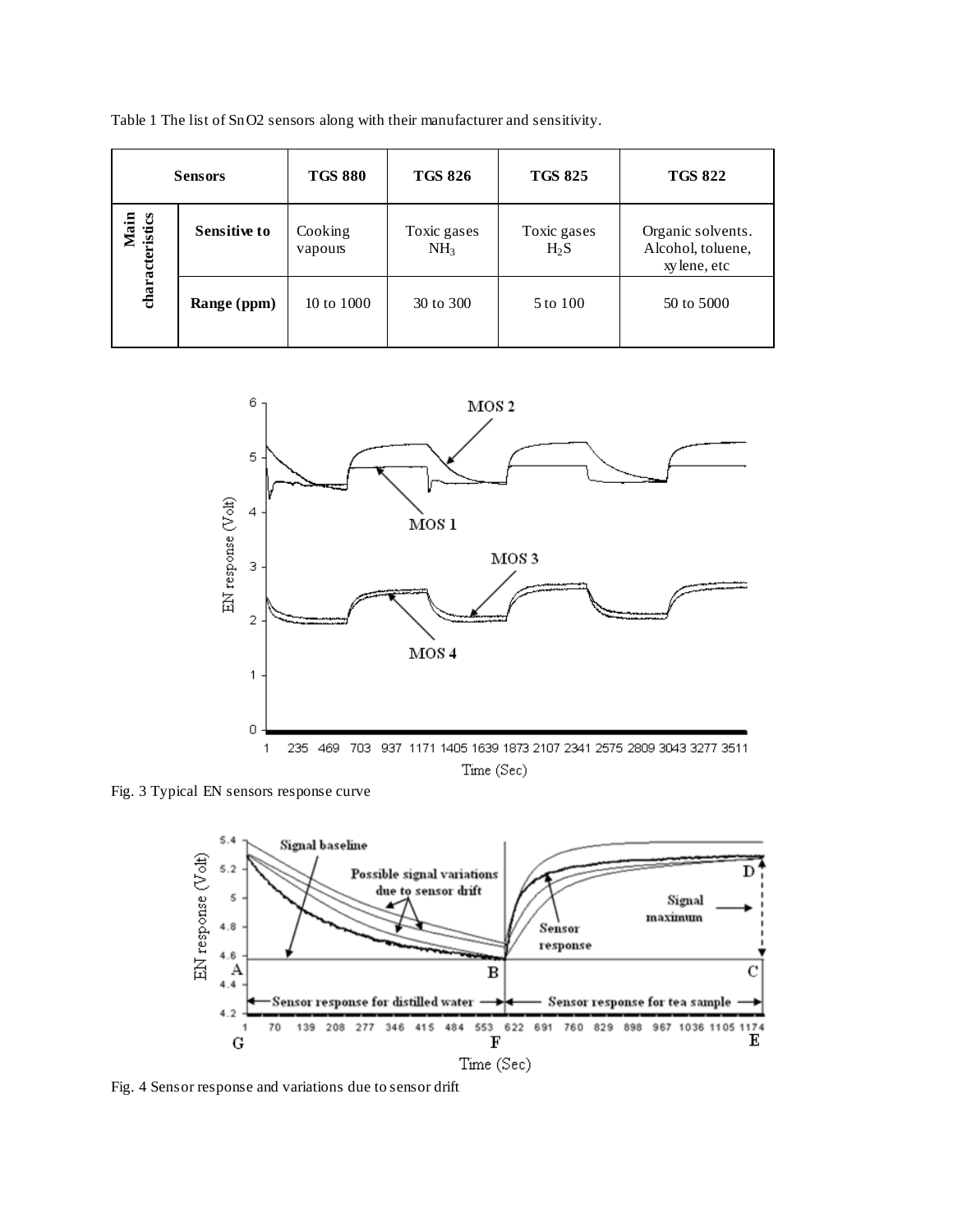

| BOP (Comaibund)   |        |
|-------------------|--------|
| BOP(Tamulbari)    |        |
| BP (Comaibund)    |        |
| BP (Geleky)       |        |
| BPS (Comaibund)   | ∗      |
| BPS (Tamulbari)   |        |
| BOPSM (Tamulbari) |        |
| PD (Comaibund)    | ×      |
| PD (Tamulbari)    |        |
| PF (Comaibund)    | ٠      |
| PF (Tamulbari)    |        |
| BP(F) (Geleky)    |        |
| Dust (Comaibund)  | $\Box$ |

Fig. 5 PCA plots of the EN data for thirteen tea samples and corresponding symbols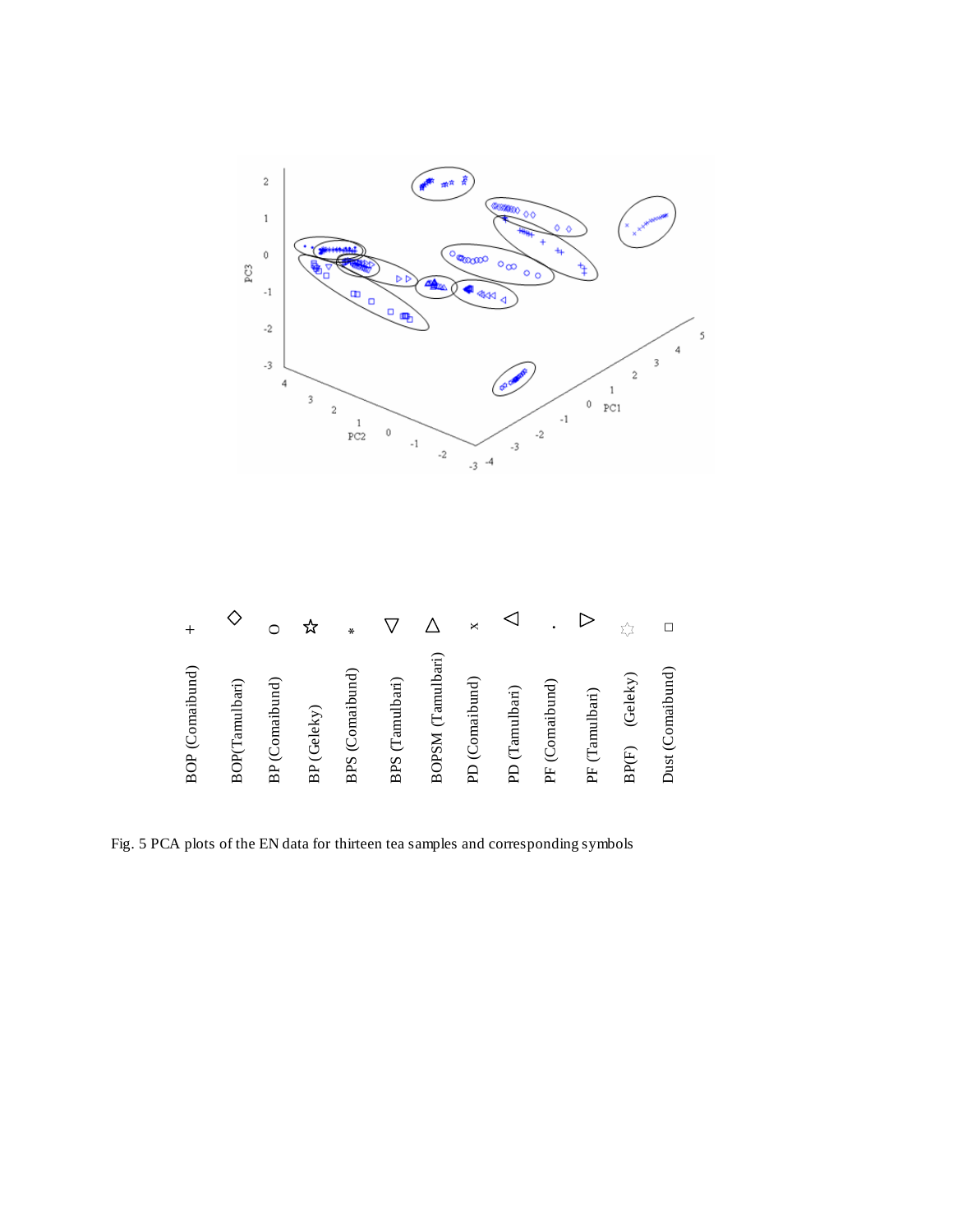![](_page_11_Figure_0.jpeg)

Fig. 6 K-means clustering Silhouette plot

![](_page_11_Figure_2.jpeg)

Fig. 7 Error associated with the number of cluster configurations based on K-mean